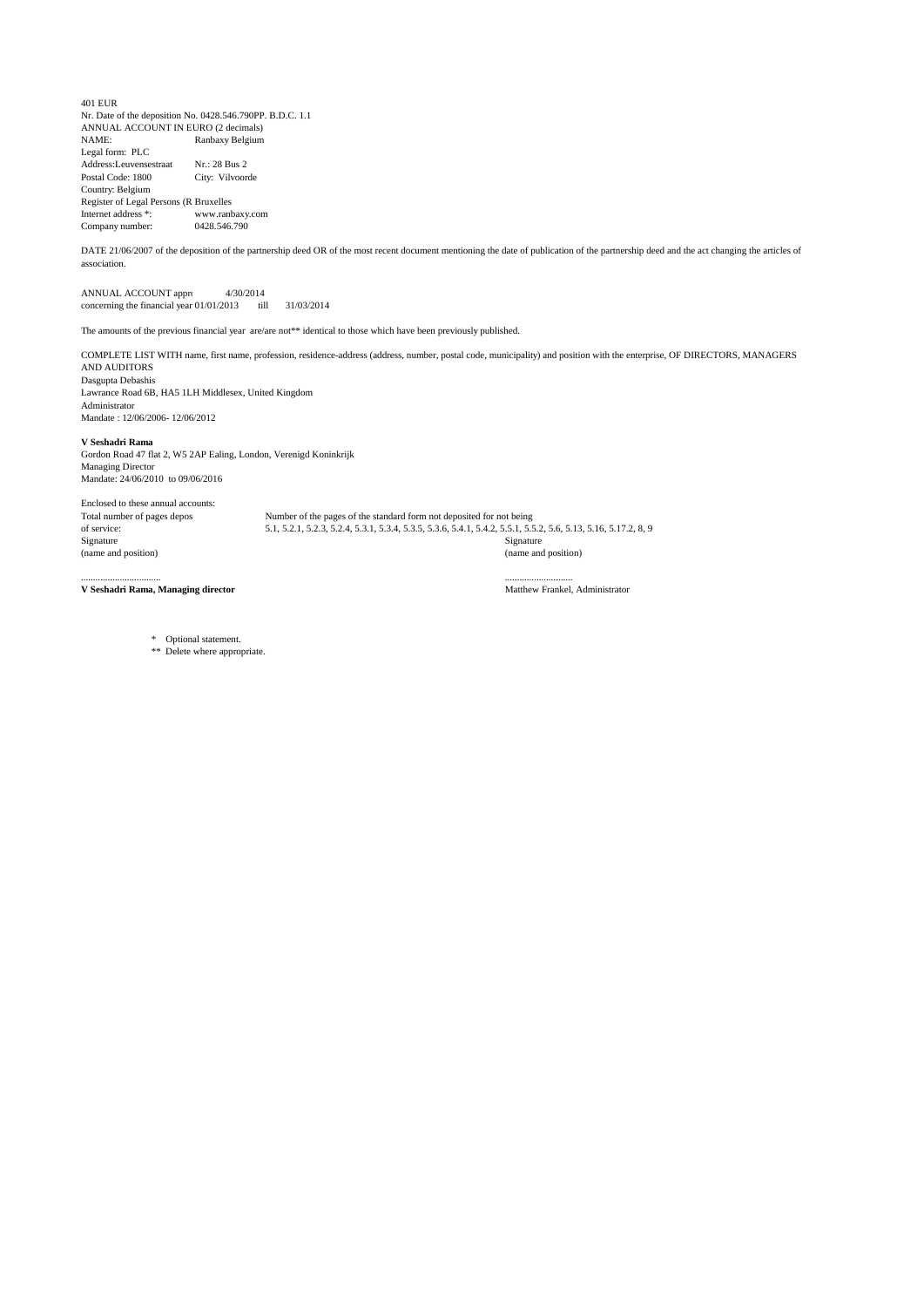*Statutory auditor ·sreport to the general meeting of shareholders of Ranba:(v Be gium NV on the financial statements fOr the year ended 31 December 2012*

In our opinion, the financial statements as of 31 March 2014 give a true and fair view of the company's equity, financial position and results in accordance with the financial reporting framework applicable in Belgium.

As mentioned in the annual report of the board of director's, a decision has been taken to stop the company's activities. Consequently the annual accounts were made in accordance with valuation rules applicable in case of discontinuity of the company. With respect to the applicability of these valuation rules, adjustments regarding valuation and classification of a number of balance sheet accounts appeared to be necessary. The board of directors, however, did not yet propose, in accordance to the article 181 and next of the Belgian Company Code, the official dissolution of the company.

Additional comments and information

The preparation of the annual report and its content, as well as the Company's compliance with the Company code and its articles of association are the responsibility of the board of directors.

Our responsibility is to supplement our report with the following additional comments and information, which do not modify our audit opinion on the financial statements:

- o The annual report includes the information required by law and is consistent with the financial statements. We are, however, unable to comment on the description of the principal risks and uncertainties which the company is facing, and on its financial situation, its foreseeable evolution or the significant influence of certain facts on its future development. We can nevertheless confirm that the matters disclosed do not present any obvious inconsistencies with the information that we became aware of during the performance of our mandate.
- Without prejudice to formal aspects of minor importance, the accounting records were maintained in accordance with the legal and regulatory requirements applicable in Belgium.
- Except as mentioned above regarding the annual report of the board of directors, there are no transactions undertaken or decisions taken in violation of the company's articles of association or the Company code that we have to report to you.
- The appropriation of results proposed to the general meeting complies with the legal and statutory provisions.